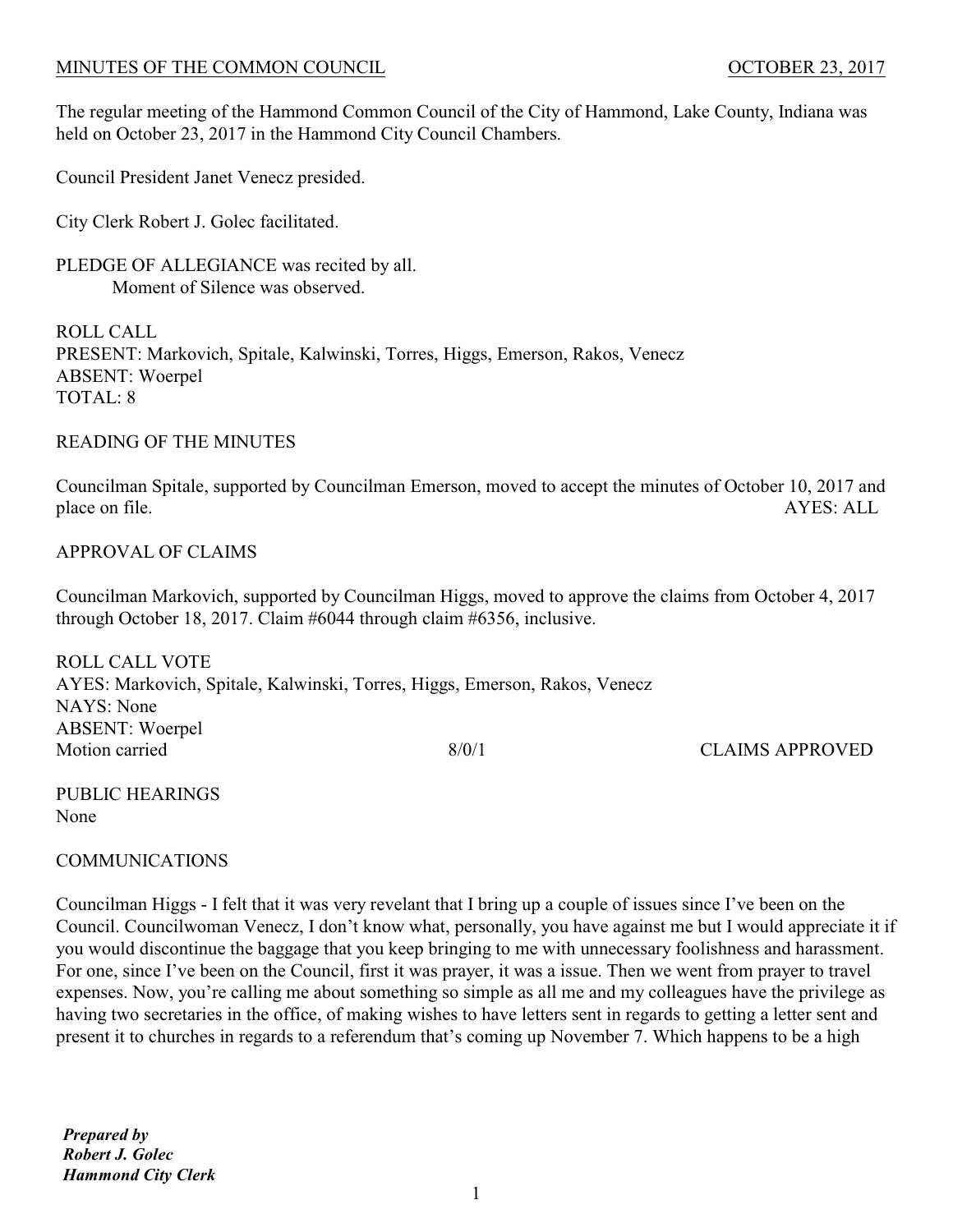# MINUTES OF THE COMMON COUNCIL cont. 0CTOBER 23, 2017

## COMMUNICATIONS cont.

Councilman Higgs cont. - school in my district. I know it's an African American High School and you're not interested in it. It's quite obvious. Because if you was you wouldn't be calling me with such simple arithmetic. I wish you would please discontinue harassing me. I know who you hang out with and what you're doing. And please just stop it. It's unnecessary and I don't appreciate it and I'm tired of it. Thank you so much.

Council President Venecz - Well, thank you Councilman Higgs for airing dirty laundry. The chair has no comment at this time.

#### COMMITTEE REPORTS

Community & Crime Watch Committee - Councilwoman Venecz - Upcoming meetings: Thur., Nov. 2; Edison Community Watch; Fri., Nov. 10; Edison C. W. on the Road; Golden Manor Senior Apartments; 1 p.m. Harrison Park C.W.; Tues., Nov. 7; VFW on Hohman; 6:30 p.m. Irving C.W.; Fri., Nov.  $4<sup>th</sup>$ ; 9:15 a.m.; Irving School Pulaski Park N.A.; tomorrow evening at the American Legion on Gostlin; 6:30 p.m. Whiting/Robertsdale C.W.; Thur., Nov. 9; Calumet College; 6:30 p.m.

ORDINANCE 3RD READING - FINAL PASSAGE None

INTRODUCTION OF ORDINANCE

17-30 An Ordinance Fixing the Salaries for Elected City Officials for the City of Hammond, Indiana

Councilman Rakos, supported by Councilman Spitale, moved the proposed ordinance to  $1<sup>st</sup>$  and  $2<sup>nd</sup>$  reading and referred it to the Finance Committee.

City Clerk Golec read the salary amounts.

ROLL CALL VOTE  $(1<sup>st</sup> & 2<sup>nd</sup> reading and committee)$ AYES: Markovich, Spitale, Kalwinski, Torres, Higgs, Emerson, Rakos, Venecz NAYS: None ABSENT: Woerpel Motion carried and the state of the state of the state of the state of the MOTION CARRIED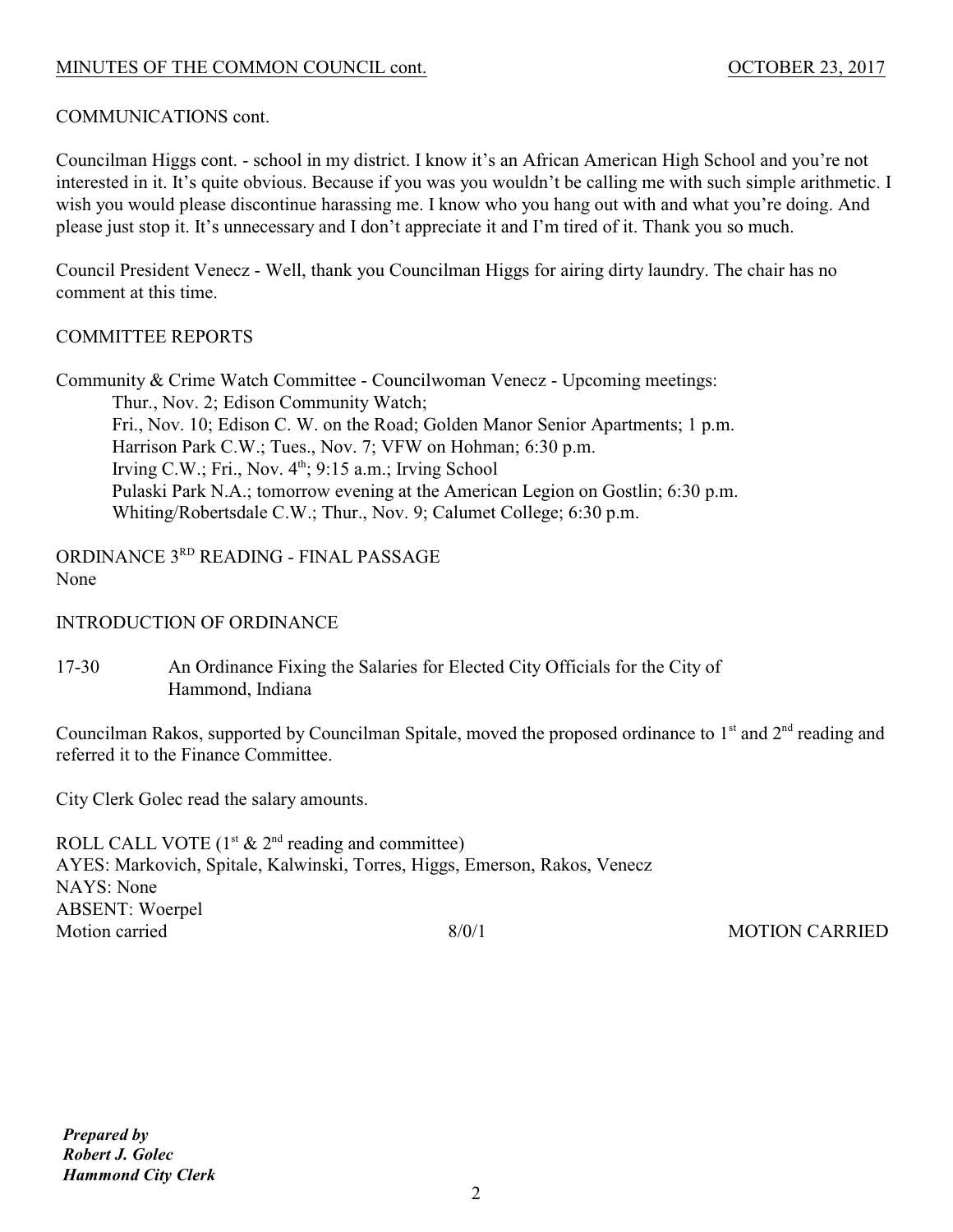### MINUTES OF THE COMMON COUNCIL cont.  $OCTOBER\ 23, 2017$

INTRODUCTION OF ORDINANCE cont.

17-31 An Ordinance to Appropriate Funds within the Hammond Police Department Grant Fund for the Year 2018

Councilman Spitale, supported by Councilman Higgs, moved the proposed ordinance to  $1<sup>st</sup>$  and  $2<sup>nd</sup>$  reading and referred it to the Finance Committee with a Public Hearing on November 13, 2017.

ROLL CALL VOTE  $(1<sup>st</sup> & 2<sup>nd</sup> reading, committee and public hearing)$ AYES: Markovich, Spitale, Kalwinski, Torres, Higgs, Emerson, Rakos, Venecz NAYS: None ABSENT: Woerpel Motion carried and the state of the state of the state of the state of the MOTION CARRIED

RESOLUTIONS None

# NEW AND UNFINISHED BUSINESS

Councilwoman Venecz - Mayor's Night Out was originally scheduled for October 18<sup>th</sup>, it has been rescheduled to Monday, October 30<sup>th</sup> at 6:30 p.m. at the Galaxy Hall in Hessville. Also, coming up this Saturday, October 28<sup>th</sup>, Edison Community Watch and the East Side Community Council in partnership with Home Depot is hosting the  $6<sup>th</sup>$  Annual Trunk or Treat at Home Depot. It begins at 6 p.m. and goes through 7:30 p.m. and last year was a phenomenal success. This year I think the weather is going to kind of hamper our efforts a little bit. But we will be there none the less. So, bring your children, your grandchildren, your nieces and nephews to Trunk or Treat at Home Depot on Saturday, October 28.

Councilman Emerson - I'd just like to announce, because we don't meet again until after, the 4<sup>th</sup> Annual Veteran's Appreciation Day Parade, Saturday, November 11<sup>th</sup>, that is actually on Veteran's Day. It forms up at 10 a.m. but if you want to watch it, it's gonna go down  $173<sup>rd</sup>$  and a short program will immediately follow at Hessville Park, 173<sup>rd</sup> and Kennedy. For more information you may call the Hammond Park Department at 219-853-9378. Come on out and support the Vet's.

Councilman Higgs - Just to reemphasize the reality of the referendum that is going to be on the ballot on November  $7<sup>th</sup>$ , which happens to be in my district. Certainly I am in support of the new high school. Certainly there are individuals within my community that feel as though I need to do much more in regards to this referendum. All I can do is say that I am in support, totally support of it. Hopefully it will pass. The way it looks currently, I don't know. But, hopefully, with the efforts of my colleagues here on the council, maybe they can get out and support me in this effort. Seeing that it is a high school that's not only gonna benefit the  $3<sup>rd</sup>$  District but the entire city of Hammond and with that being said, I would hope that my colleagues here on the council will get out and support this effort in getting this referendum passed because children are important. It's not just about me, but it's about the community. Thank you.

*Prepared by Robert J. Golec Hammond City Clerk*